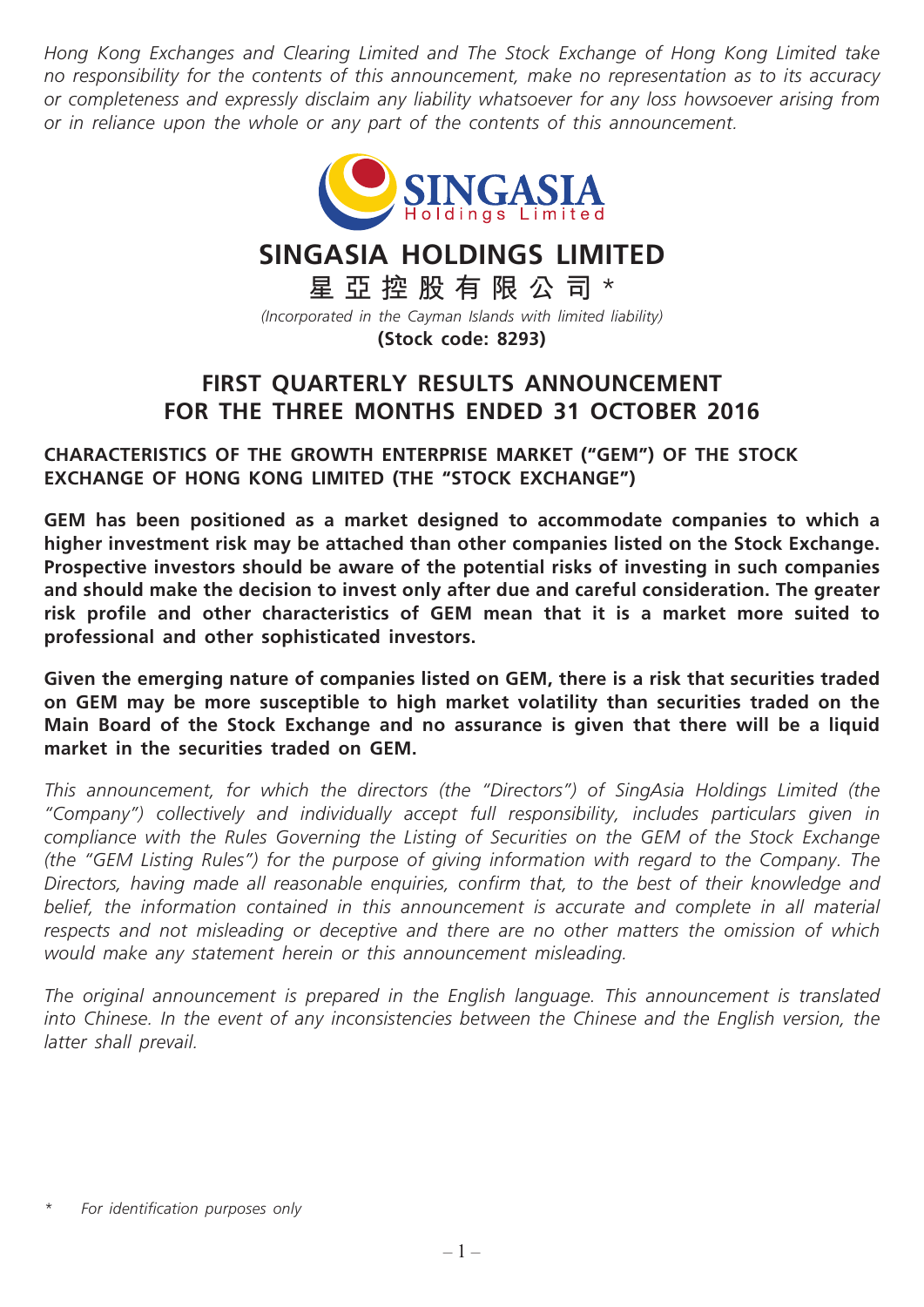## **HIGHLIGHTS**

- The unaudited revenue of the Company and its subsidiaries (collectively the "Group") amounted to approximately S\$4,582,000 for the three months ended 31 October 2016, representing a decrease of approximately S\$1,276,000 or 21.8% as compared with the three months ended 31 October 2015.
- The unaudited profit for the period of the Group was approximately S\$69,000 for the three months ended 31 October 2016, representing a decrease of approximately S\$542,000 as compared to the profit for the three months ended 31 October 2015.
- Basic and diluted earnings per share was 0.025 Singapore cents for the three months ended 31 October 2016 compared to basic and diluted earnings per share of 0.292 Singapore cents for the three months ended 31 October 2015.
- The Board does not recommend the payment of interim dividend for the three months ended 31 October 2016.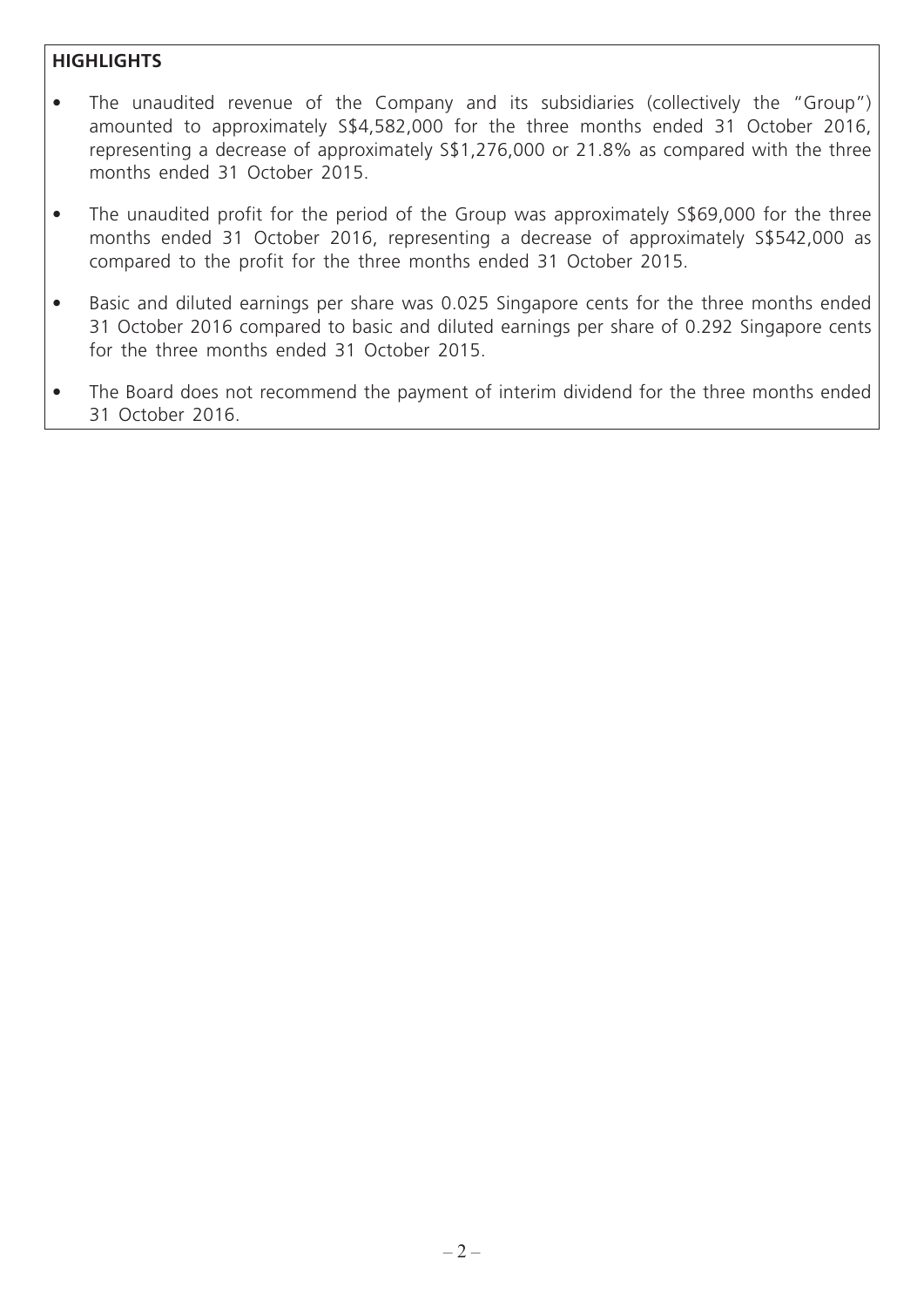## **FIRST QUARTERLY RESULTS**

The board of Directors (the "Board") of the Company hereby announces the unaudited condensed consolidated results of the Group for the three months ended 31 October 2016, together with the unaudited comparative figures for the corresponding period in 2015, as follows:

## **CONDENSED CONSOLIDATED STATEMENT OF PROFIT OR LOSS AND OTHER COMPREHENSIVE INCOME**

*FOR THE THREE MONTHS ENDED 31 OCTOBER 2016*

|                                                                                                                | Three months ended<br>31 October |                                                              |                                                                |
|----------------------------------------------------------------------------------------------------------------|----------------------------------|--------------------------------------------------------------|----------------------------------------------------------------|
|                                                                                                                | Notes                            | 2016<br>5\$                                                  | 2015<br>5\$                                                    |
|                                                                                                                |                                  | (Unaudited)                                                  | (Unaudited)                                                    |
| <b>REVENUE</b><br>Cost of services                                                                             | $\overline{4}$                   | 4,582,627<br>(3,047,030)                                     | 5,858,646<br>(4,001,050)                                       |
| Gross profit<br>Other income and gains<br>Administrative expenses<br>Other operating expenses<br>Finance costs | $\overline{4}$                   | 1,535,597<br>105,566<br>(1,489,112)<br>(60, 881)<br>(2, 971) | 1,857,596<br>24,285<br>(1, 167, 964)<br>(45, 561)<br>(15, 987) |
| <b>PROFIT BEFORE TAX</b><br>Income tax expense                                                                 | 5<br>6                           | 88,199<br>(24, 302)                                          | 652,369<br>(46, 457)                                           |
| PROFIT FOR THE PERIOD                                                                                          |                                  | 63,897                                                       | 605,912                                                        |
| <b>OTHER COMPREHENSIVE INCOME</b><br>Exchange difference on translation of foreign operation                   |                                  | (286)                                                        |                                                                |
| OTHER COMPREHENSIVE INCOME FOR THE PERIOD                                                                      |                                  | (286)                                                        |                                                                |
| TOTAL COMPREHENSIVE INCOME FOR THE PERIOD                                                                      |                                  | 63,611                                                       | 605,912                                                        |
| <b>Attributable to:</b><br>Owners of the Company<br>Non-controlling interests                                  |                                  | 63,571<br>40                                                 | 584,069<br>21,843                                              |
|                                                                                                                |                                  |                                                              | 63,611 605,912                                                 |
| <b>EARNINGS PER SHARE ATTRIBUTABLE TO OWNERS OF</b><br><b>THE COMPANY</b>                                      |                                  |                                                              |                                                                |
| Basic and diluted (Singapore cents)                                                                            | 7                                | 0.025                                                        | 0.292                                                          |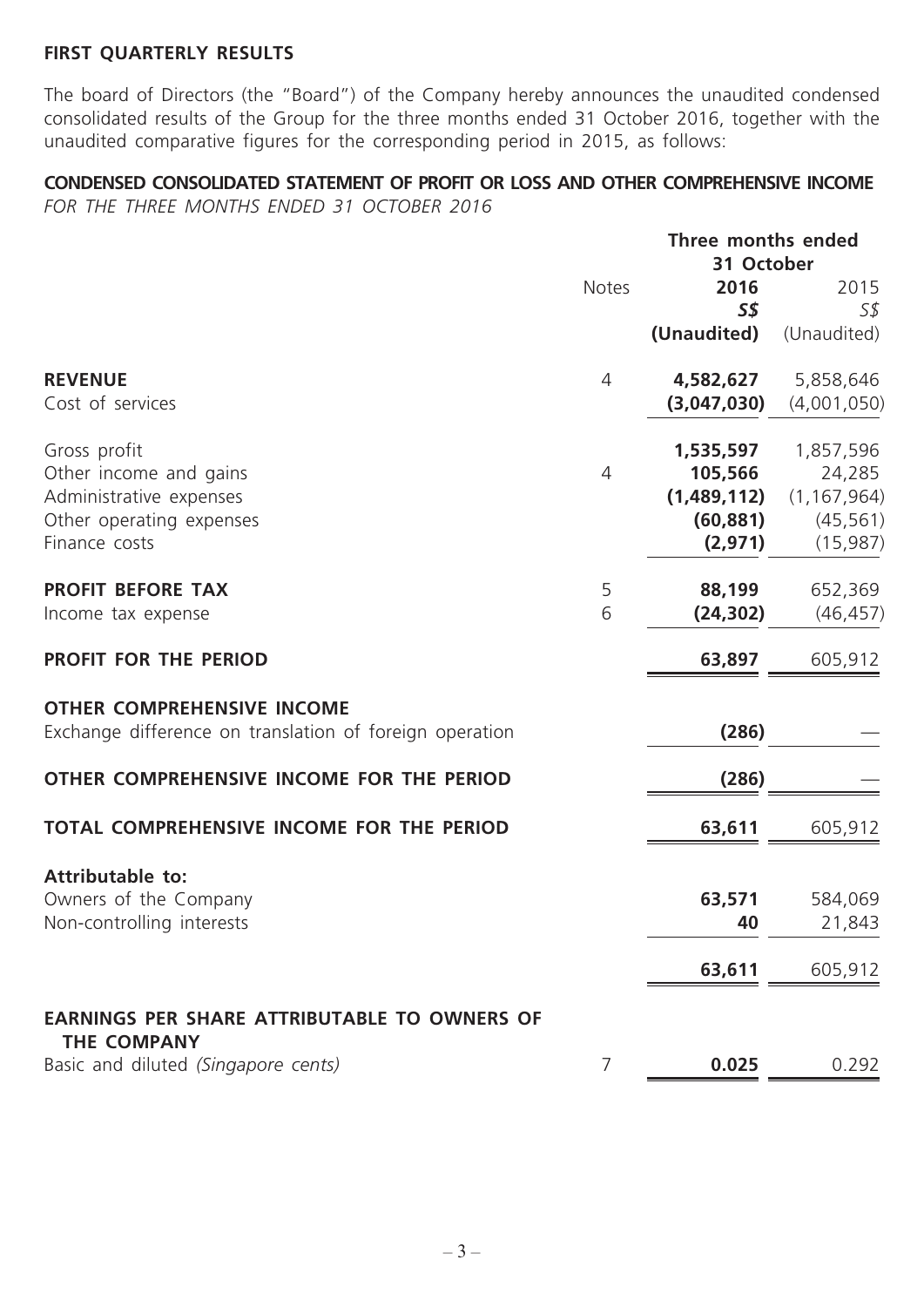## **CONDENSED CONSOLIDATED STATEMENT OF CHANGES IN EQUITY**

*FOR THE THREE MONTHS ENDED 31 OCTOBER 2016*

#### **Attributable to owners of the Company**

|                                                  |              |                                |                        |                | <b>Exchange</b>                  | Non-      |                   |
|--------------------------------------------------|--------------|--------------------------------|------------------------|----------------|----------------------------------|-----------|-------------------|
|                                                  | <b>Share</b> | <b>Share</b>                   | <b>Merger</b>          |                | Retained fluctuation controlling |           | <b>Total</b>      |
|                                                  | capital      | premium                        | reserve                | profits        | reserve                          | interests | equity            |
|                                                  | 5\$          | 5\$                            | 5\$                    | S <sub>s</sub> | S\$                              | S\$       | S\$               |
| 2016 (Unaudited)                                 |              |                                |                        |                |                                  |           |                   |
| At 1 August 2016                                 | 433,000      |                                | 12,079,017 (2,379,552) | 734,796        |                                  |           | 10,867,261        |
| Acquisition of a subsidiary                      |              |                                |                        |                |                                  | 17,172    | 17,172            |
| Profit for the period                            |              |                                |                        | 63,800         |                                  | 97        | 63,897            |
| Exchange difference on<br>translation of foreign |              |                                |                        |                |                                  |           |                   |
| operation                                        |              |                                |                        |                | (229)                            | (57)      | (286)             |
| At 31 October 2016                               |              | 433,000 12,079,017 (2,379,552) |                        | 798,596        | (229)                            |           | 17,212 10,948,044 |
| 2015 (Unaudited)                                 |              |                                |                        |                |                                  |           |                   |
| At 1 August 2015                                 |              |                                | 977,295                | 1,851,231      |                                  | 254,726   | 3,083,252         |
| Total comprehensive<br>income for the period     |              |                                |                        | 584,069        |                                  | 21,843    | 605,912           |
| At 31 October 2015                               |              |                                | 977,295                | 2,435,300      |                                  | 276,569   | 3,689,164         |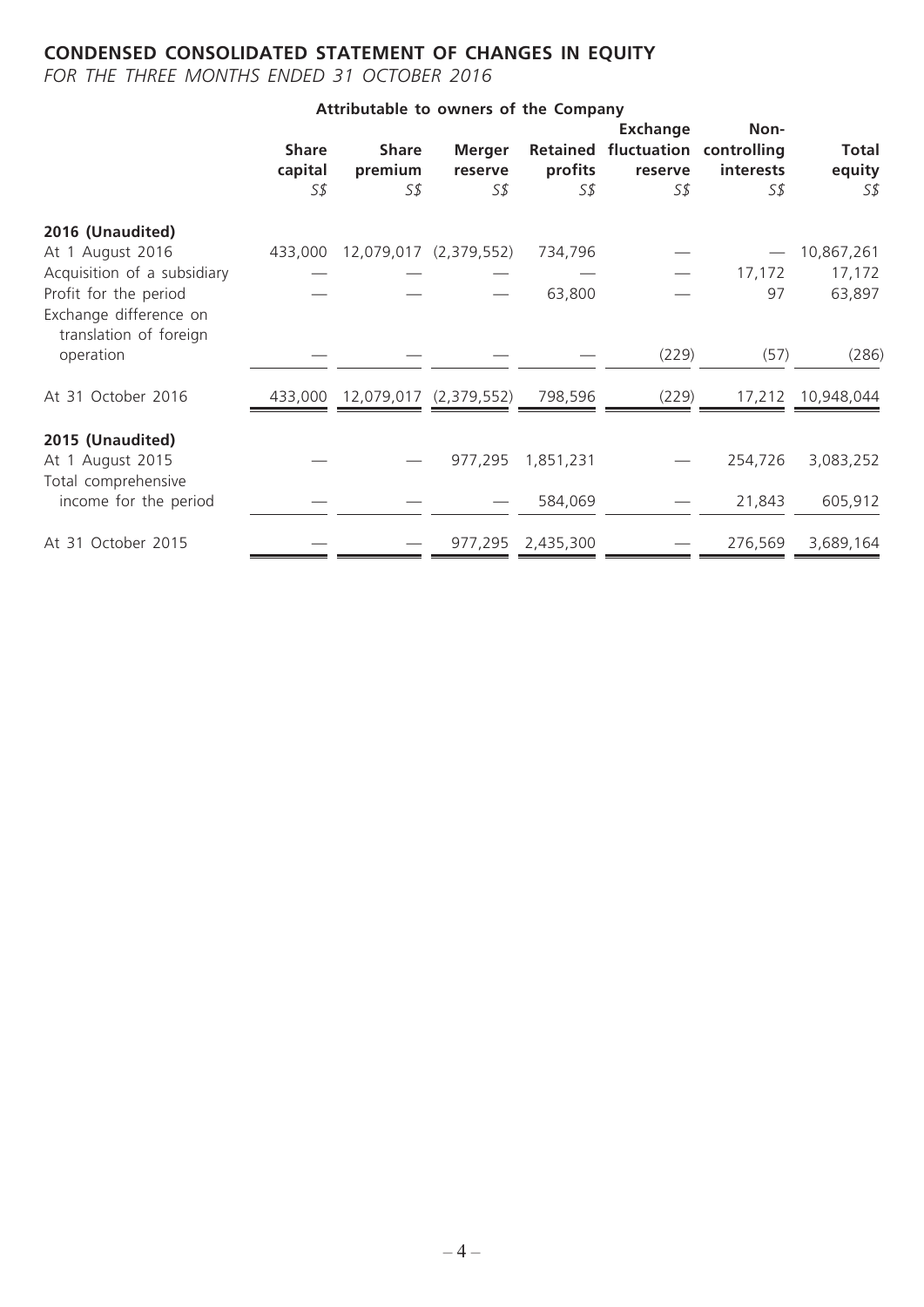## **NOTES TO THE FINANCIAL STATEMENTS**

*THREE MONTHS ENDED 31 OCTOBER 2016*

#### **1. GENERAL**

The Company is an exempted company with limited liability incorporated in the Cayman Islands. The Company's registered office address is Clifton House, 75 Fort Road, PO Box 1350, Grand Cayman KY1-1108 Cayman Islands. The Company was registered with the Registrar of Companies in Hong Kong as a non-Hong Kong company under Part 16 of the Companies Ordinance (Chapter 622 of the laws of Hong Kong) (the "Companies Ordinance") on 22 December 2015 and the principal place of business in Hong Kong registered is 19th Floor, Prosperity Tower, 39 Queen's Road Central, Central, Hong Kong. The head office and principal place of business of the Group is at 27 New Bridge Road, Singapore 059391. The shares of the Company were listed on GEM on 15 July 2016 (the "Listing Date").

The Company is a subsidiary of Centrex Treasure Holdings Limited ("Centrex Treasure"), incorporated in British Virgin Islands, which is also the Company's ultimate holding company.

The Company is an investment holding company. The Group was involved in the following principal activities:

- manpower outsourcing
- manpower recruitment
- manpower training

#### **2. REORGANISATION AND BASIS OF PREPARATION**

Prior to the Reorganisation (as defined below), all the entities comprising the Group were under the common control of Mr Sim Hak Chor ("Mr Sim" or the "Controlling Shareholder") and held by him directly or indirectly. In preparation for the listing (the "Listing") of the Company's shares on GEM of the Stock Exchange, the entities now comprising the Group underwent a group reorganisation (the "Reorganisation") to enable the Company to become the holding company of the Group. Details of the Reorganisation are set out in the section headed "History, Reorganisation and Group Structure" in the prospectus of the Company dated 5 July 2016 (the "Prospectus").

The companies now comprising the Group were under the common control of the Controlling Shareholder before and after the Reorganisation. The Group resulting from the Reorganisation is regarded as a continuing entity. Accordingly, the condensed consolidated financial statements have been prepared to include the results of the companies now comprising the Group as if the group structure upon the completion of the Reorganisation had been in existence throughout the period, or since the date when the subsidiaries first came under the common control of the Controlling Shareholder where this is a shorter period.

Equity interests in subsidiaries held by parties other than the Controlling Shareholder prior to the Reorganisation are presented as non-controlling interests in equity.

The condensed consolidated financial statements should be read in conjunction with the audited financial statements for the year ended 31 July 2016, which have been prepared in accordance with International Financial Reporting Standards ("IFRSs") which include International Accounting Standards ("IASs") and Interpretations promulgated by the International Accounting Standards Board and the disclosure requirements of the Hong Kong Companies Ordinance. The accounting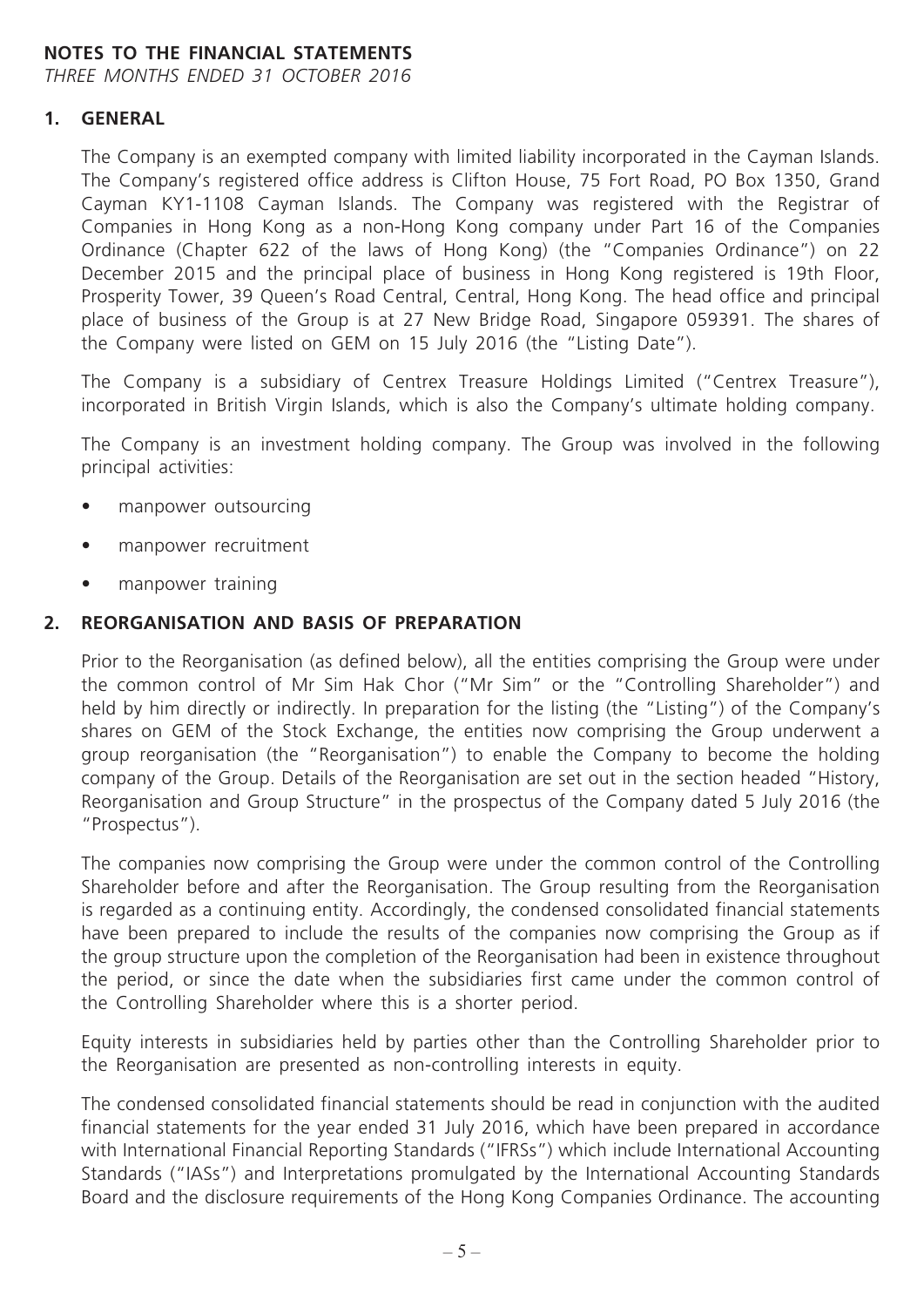policies and methods of computation used in the preparation of these condensed financial statements are consistent with those used in the annual financial statements for the year ended 31 July 2016.

All IFRSs effective for the accounting period commencing from 1 August 2016, together with the relevant transitional provisions, have been adopted by the Group in preparation of these condensed consolidated financial statements. The adoption of these new/revised IFRSs does not result in changes to the Group's accounting policies and has no material effect on the amounts reported for the current or prior period.

The condensed consolidated financial statements have been prepared under the historical cost convention. The condensed consolidated financial are presented in Singapore dollars ("S\$" or "\$") except when otherwise indicated.

### **3. SEGMENT INFORMATION**

The Group is principally engaged in the provision of manpower services. Information reported to the Group's management for the purpose of resources allocation and performance assessment presents the operating results of the Group as a whole since the Group's resources are integrated and no discrete operating segment is available. Accordingly, no operating segment information is presented.

During the three months ended 31 October 2016, revenue, operating expenses, assets and liabilities are mainly derived from the Group's operations in Singapore.

At the end of each reporting period, the Group's non-current assets were mainly located in Singapore.

## **4. REVENUE, OTHER INCOME AND GAINS**

|                        |             | Three months ended<br>31 October |  |  |
|------------------------|-------------|----------------------------------|--|--|
|                        | 2016        | 2015                             |  |  |
|                        | 5\$         | 5\$                              |  |  |
|                        | (Unaudited) | (Unaudited)                      |  |  |
| <b>Revenue</b>         |             |                                  |  |  |
| Manpower outsourcing   | 4,047,738   | 5,230,786                        |  |  |
| Manpower recruitment   | 159,672     | 217,103                          |  |  |
| Manpower training      | 375,217     | 410,757                          |  |  |
|                        | 4,582,627   | 5,858,646                        |  |  |
| Other income and gains |             |                                  |  |  |
| Government grants      | 19,875      | 14,668                           |  |  |
| Sundry income          | 15,152      | 9,617                            |  |  |
| Foreign exchange gain  | 33,850      |                                  |  |  |
| Forfeiture income      | 20,425      |                                  |  |  |
| Sale of merchandise    | 16,238      |                                  |  |  |
| Interest income        | 26          |                                  |  |  |
|                        | 105,566     | 24,285                           |  |  |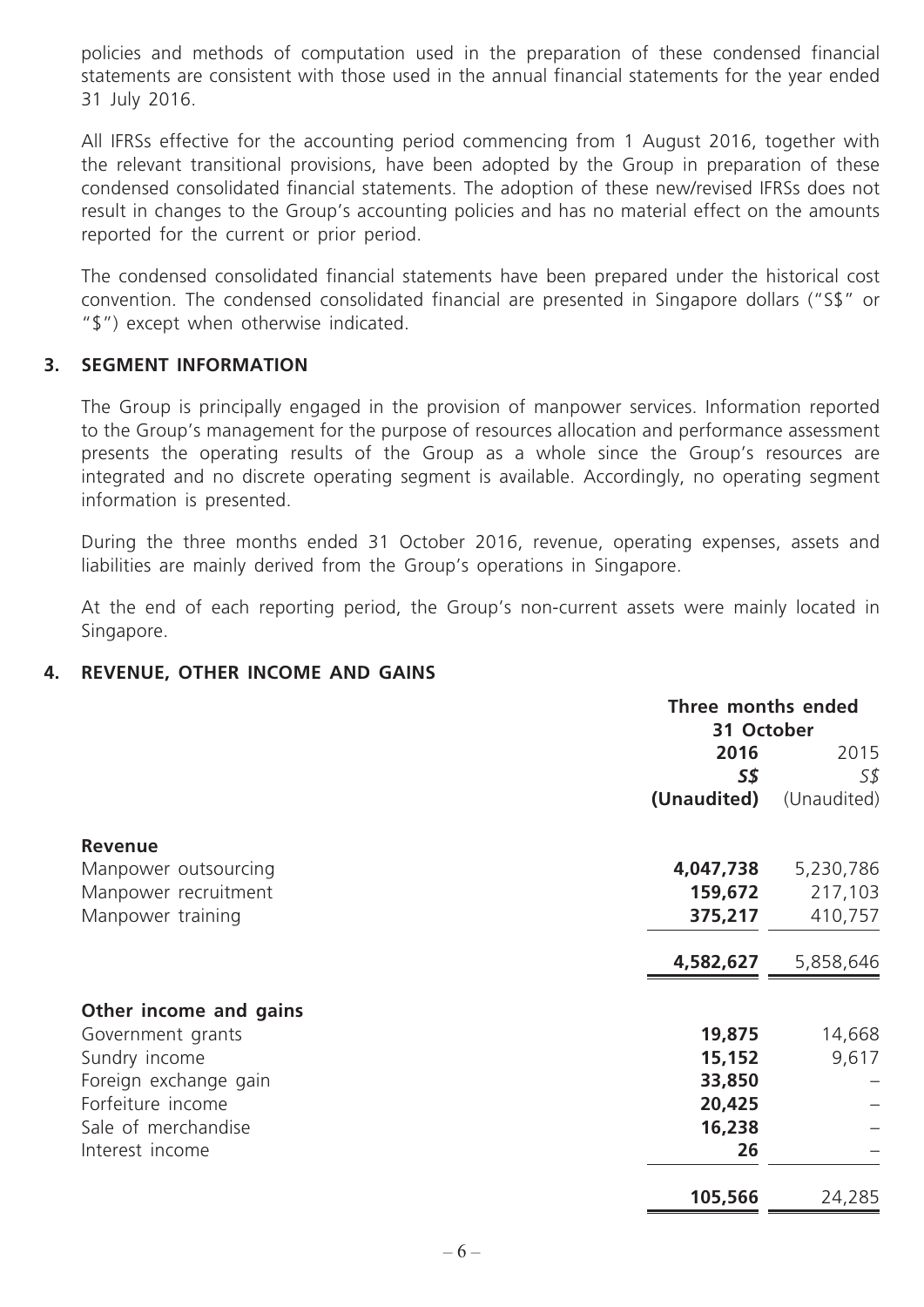## **5. PROFIT BEFORE TAX**

The Group's profit before tax is arrived at after charging:

|                                                            | Three months ended |             |  |
|------------------------------------------------------------|--------------------|-------------|--|
|                                                            | 31 October         |             |  |
|                                                            | 2016               |             |  |
|                                                            | 5\$                | 5\$         |  |
|                                                            | (Unaudited)        | (Unaudited) |  |
| Cost of services                                           | 3,047,030          | 4,001,050   |  |
| Depreciation                                               | 92,214             | 71,166      |  |
| Auditors' remuneration                                     | 32,866             | 12,375      |  |
| Employee benefit expense                                   |                    |             |  |
| (excluding Directors' remuneration):                       |                    |             |  |
| $-$ Salaries and bonuses <sup>(1)</sup>                    | 3,199,562          | 3,693,516   |  |
| $\sim$ Central Provident Fund contributions <sup>(2)</sup> | 345,121            | 402,301     |  |
| - Foreign Worker Levy <sup>(3)</sup>                       | 265,896            | 275,791     |  |
| - Short-term benefits                                      | 25,236             | 23,000      |  |

- (1) Salaries and bonuses included casual labour costs of S\$2,468,100 (2015: S\$3,080,788) for the three months ended 31 October 2016. These amounts have been included in the cost of services.
- (2) Central Provident Fund contributions included casual labour costs of S\$265,757 (2015: S\$334,658) for the three months ended 31 October 2016. These amounts have been included in the cost of services.
- (3) Foreign Worker Levy included casual labour costs of S\$231,449 (2015: S\$215,048) for the three months ended 31 October 2016. These amounts have been included in the cost of services.

#### **6. INCOME TAX EXPENSE**

The Group is subject to income tax on an entity basis on profits arising in or derived from the jurisdictions in which members of the Group are domiciled and operate.

Singapore corporate tax has been provided at the rate of 17% (2015: 17%) on the chargeable income arising in Singapore during the period after offsetting any tax losses brought forward.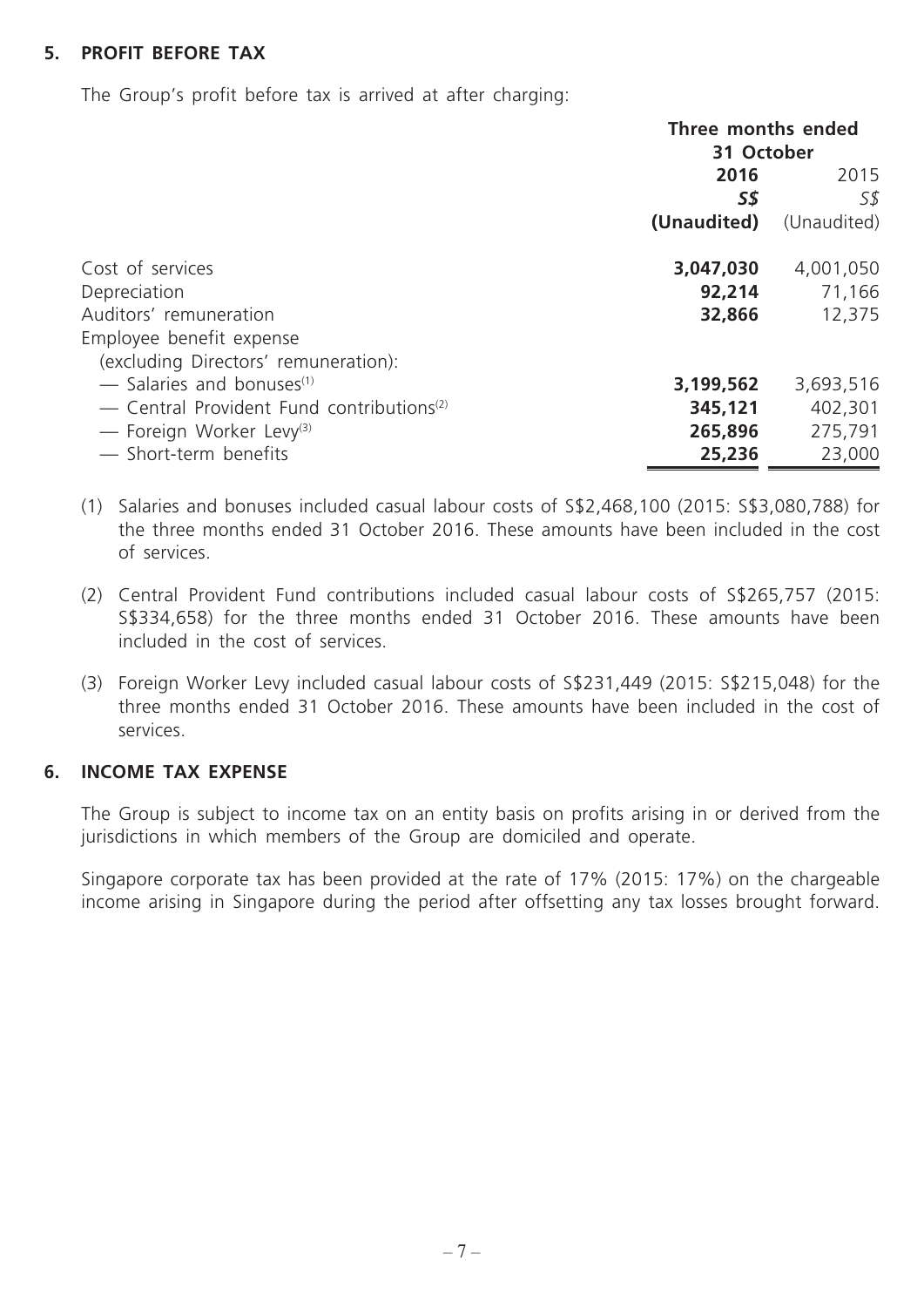#### **Major components of income tax expense**

The major components of income tax expense for the three months ended 31 October 2016 and 2015 are:

|                                 | Three months ended<br>31 March |             |  |
|---------------------------------|--------------------------------|-------------|--|
|                                 | 2016                           |             |  |
|                                 | 5\$                            | S\$         |  |
|                                 | (Unaudited)                    | (Unaudited) |  |
| Current income tax:             |                                |             |  |
| Charge for the period           | 2,410                          | 57,138      |  |
| Deferred income tax :           |                                |             |  |
| Charge for the period           | 21,892                         | (10, 681)   |  |
| Total tax charge for the period | 24,302                         | 46,457      |  |

## **7. EARNINGS PER SHARE ATTRIBUTABLE TO OWNERS OF THE COMPANY**

|                                                        | Three months ended<br>31 March |                         |
|--------------------------------------------------------|--------------------------------|-------------------------|
|                                                        | 2016                           | 2015                    |
|                                                        | S\$                            | 5\$                     |
|                                                        | (Unaudited)                    | (Unaudited)             |
| Profit attributable to owners of the Company $(5\$ )   | 63,571                         | 584,069                 |
| Weighted average number of shares in issue             |                                | 250,000,000 200,000,000 |
| Basic and diluted earnings per share (Singapore cents) | 0.025                          | 0.292                   |

The calculation of the basic earnings per share is based on the profit for the period attributable to owners of the Company and the weighted average number of shares in issue. The number of shares for the purpose of basic earnings per share for the period ended 31 October 2015 is based on the assumption that 200,000,000 ordinary shares of the Company are in issue and issuable, comprising an aggregate 10,000 ordinary shares and 199,990,000 ordinary shares issuable upon capitalisation of share premium, as if the Reorganisation was effective on 1 August 2015.

The diluted earnings per share is the same as the basic earnings per share as the Group had no potentially dilutive ordinary shares in issue during the periods ended 31 October 2016 and 2015.

## **8. DIVIDENDS**

The Board does not recommend the payment of an interim dividend for the three months ended 31 October 2016 (2015: Nil).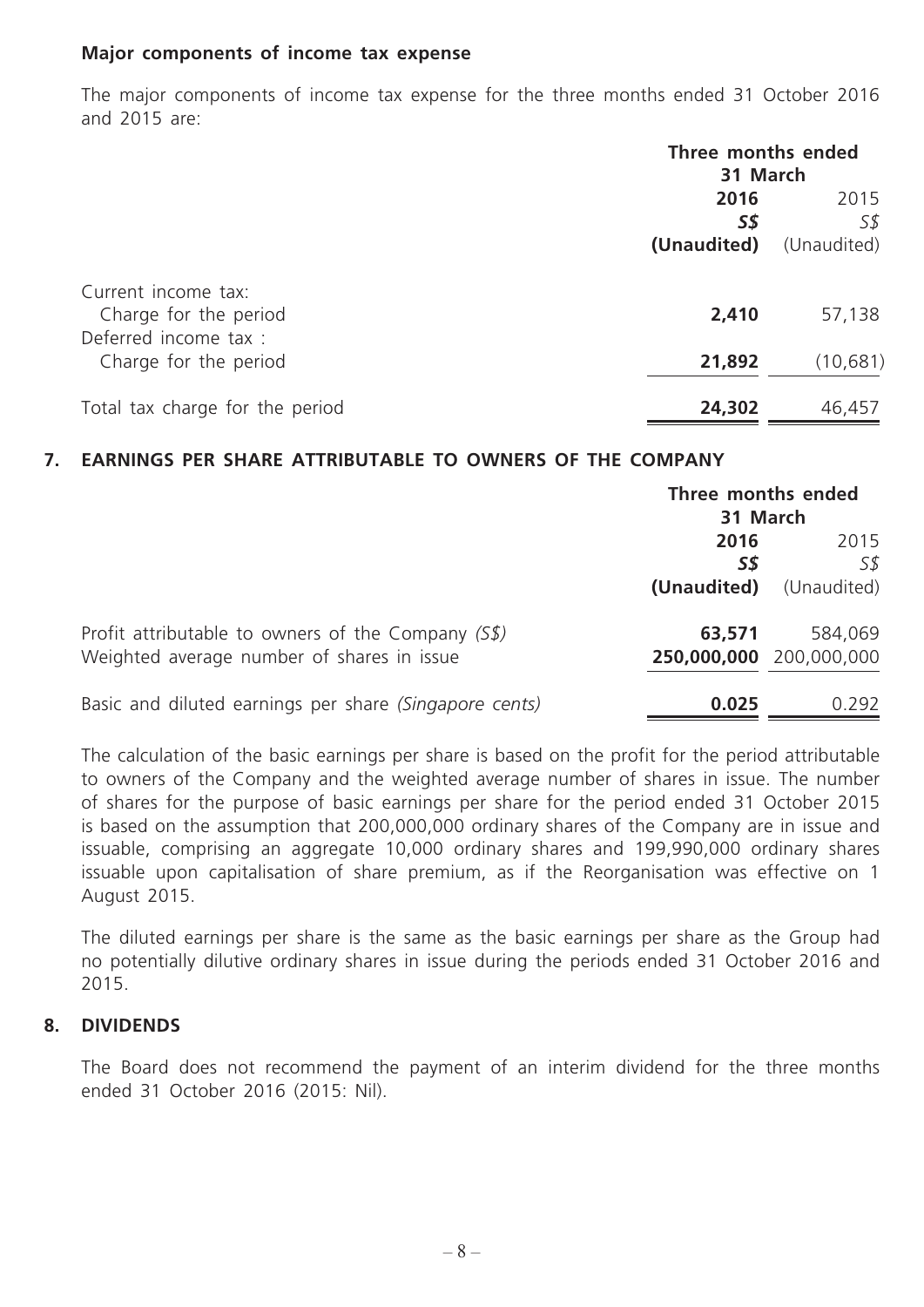## **MANAGEMENT DISCUSSION AND ANALYSIS**

#### **FINANCIAL REVIEW**

#### **Revenue**

For the three months ended 31 October 2016, the Group recorded an unaudited revenue of approximately S\$4,583,000, representing a decrease of approximately S\$1,276,000 or 21.8% as compared with the three months ended 31 October 2015. The decrease was mainly attributable to lower revenue from manpower outsourcing services.

Revenue from manpower outsourcing services is predominantly from the hotel and resort, food and beverage ("F&B") and retail sectors. Revenue derived from manpower outsourcing services decreased by approximately \$1,183,000 for the three months ended 31 October 2016, accounting for approximately 93% of the total revenue decrease. Our customers for manpower outsourcing services are in the hospitality industry which was adversely affected by the unexpected Zika virus outbreak in Singapore in August 2016. Due to the Zika virus outbreak and subsequent travel advisories against travel to Singapore, the number of visitors to Singapore dropped significantly for the months of September and October 2016. The unexpected virus outbreak also resulted in cancellation of travel bookings and events in hotels. In addition, economic growth was affected by concerns over surprising events like United Kingdom's withdrawal from the European Union and a general weak global demand. These factors had a negative impact on market sentiment and consumers' already low propensity to spend. As a result, our revenue from manpower outsourcing services was lower for the three months ended 31 October 2016 as compared to the corresponding period in 2015.

## **Gross Profit**

The overall gross profit decreased from approximately S\$1,858,000 for the three months ended 31 October 2015 to approximately S\$1,536,000 for the three months ended 31 October 2016, mainly due to decrease in revenue from manpower outsourcing services. The overall gross profit margin increased slightly from 31.7% for the three months ended 31 October 2015 to 33.5% for the three months ended 31 October 2016. The slight increase in gross profit margin is attributable to better gross profit margin for manpower training services for the three months ended 31 October 2016 as we generated more agency fees with high gross profit margin during this period.

#### **Other Income and Gains**

Other income and gains for the three months ended 31 October 2016 included approximately S\$34,000 relating to unrealised foreign exchange gain for cash and bank balances which are denominated in Hong Kong dollars.

#### **Administrative Expenses**

Administrative expenses comprised mainly of depreciation of property, plant and equipment, staff costs, office rental, auditor's remuneration and professional fees. Total administrative expenses increased from approximately S\$1,168,000 for the three months ended 31 October 2015 to approximately S\$1,489,000 for the three months ended 31 October 2016.

Depreciation of property, plant and equipment increased by approximately S\$21,000 due to increase in acquisition of computers and equipment.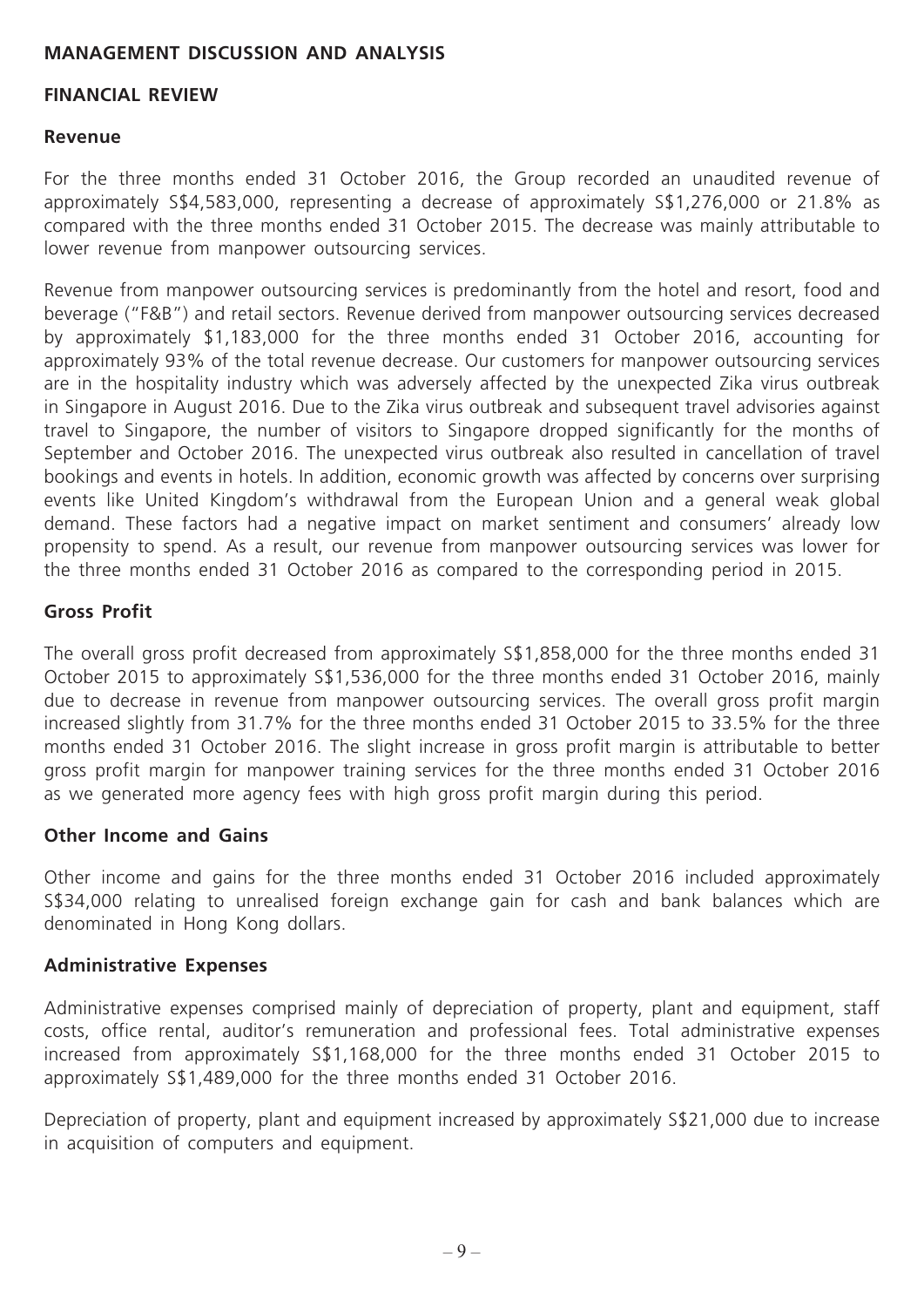Staff costs comprised of directors' remuneration and remuneration of support staff from the accounts and finance, operations, marketing and communication, and information technology departments. Staff costs increased by approximately S\$167,000 due to salary increment and increase in number of staff.

Auditor's remuneration and professional fees increased by approximately S\$20,000 and S\$90,000 respectively after the Group's Reorganisation.

## **Other Operating Expenses**

Other operating expenses increased from approximately S\$46,000 for the three months ended 31 October 2015 to approximately S\$61,000 for the three months ended 31 October 2016 mainly due to more sponsorships and donations made.

## **Finance Costs**

Finance costs decreased from approximately S\$16,000 for the three months ended 31 October 2015 to approximately S\$3,000 for the three months ended 31 October 2016 due to lower utilisation of banking facilities.

## **Income Tax Expense**

Income tax expense for the Group decreased from approximately S\$46,000 for the three months ended 31 October 2015 to approximately S\$24,000 for the three months ended 31 October 2016. The decrease is in line with decrease in chargeable income.

Certain entities in the Group are not subject to income tax. Accordingly, losses incurred by these entities in the three months ended 31 October 2016 were not deductible for tax purposes. As income tax is calculated on an entity basis, this resulted in a higher effective tax rate in the three months ended 31 October 2016 for the Group.

## **Profit for the Period**

Due to the combined effect of lower gross profit and higher administrative expenses, the Group recorded a profit for the three months ended 31 October 2016 of approximately S\$64,000 compared to the profit of approximately S\$606,000 for the three months ended 31 October 2015.

## **Employee Information**

As at 31 October 2016, the Group had an aggregate of 225 employees (2015: 234), comprising of 2 executive Directors (2015: 2), 98 support staff (2015: 92) and 125 full-time deployment staff (2015: 140).

Our employees are remunerated according to their job scope and responsibilities. Our local employees are also entitled to discretionary bonus depending on their respective performance. Our foreign workers are employed on contractual basis and are remunerated according to their work skills.

Total staff costs, including Directors' remuneration, amounted to approximately S\$3,943,000 for the three months ended 31 October 2016 (2015: S\$4,474,000). Total staff costs included casual labour costs of approximately S\$2,949,000 for the three months ended 31 October 2016 (2015: S\$3,647,000) which are also included in the cost of services.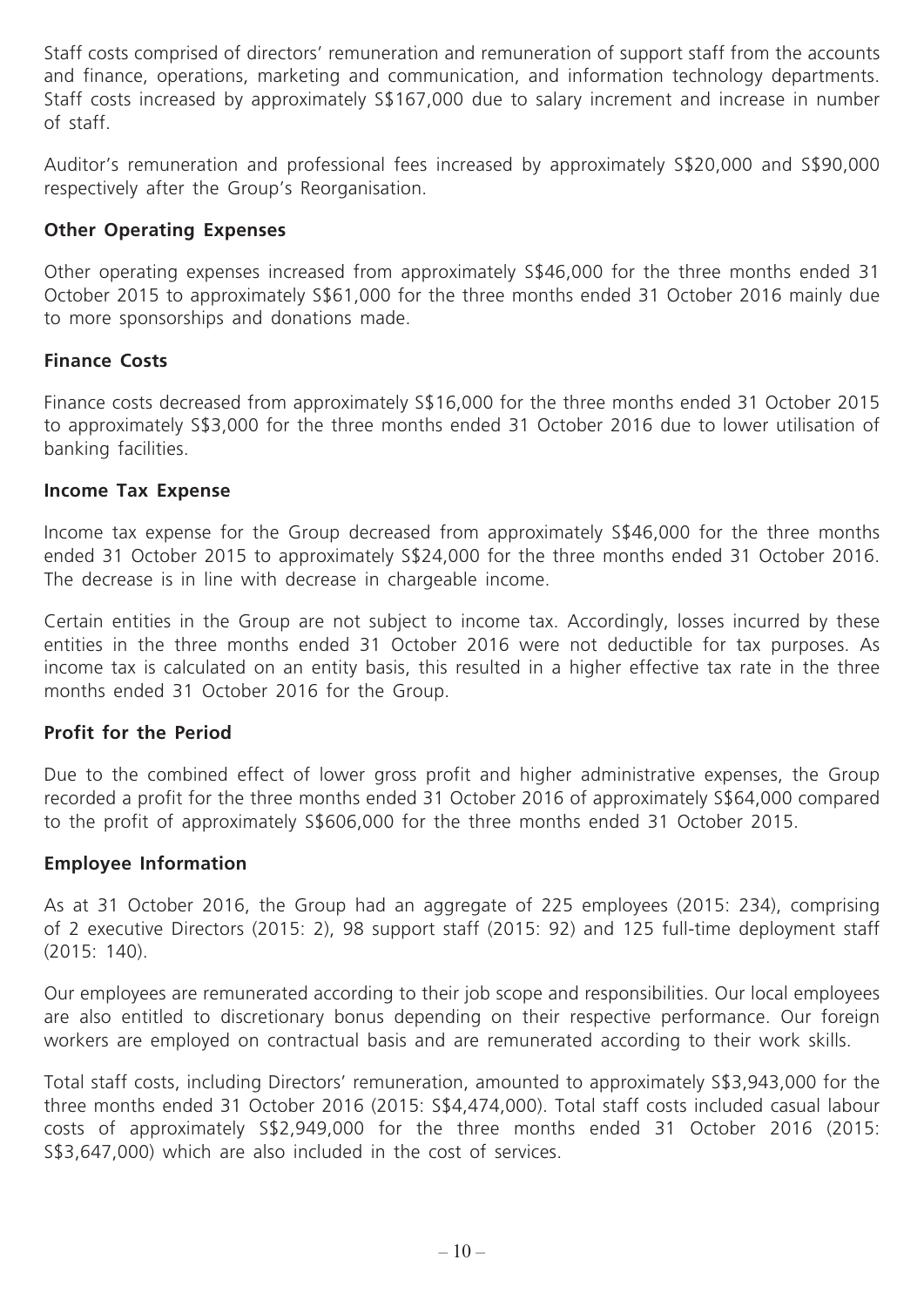## **BUSINESS REVIEW AND OUTLOOK**

The Group is a Singapore-based workforce solutions provider. We provide manpower outsourcing services, manpower recruitment services and manpower training services. Our workforce solutions meet customers' needs for a reliable and efficient workforce in the hotel and resort, F&B and other sectors (including event organisers and various industries) across Singapore.

Consistent with the outlook shared in the Chairman's Statement in our 2016 Annual Report, we foresee a slowdown of economic growth in Singapore. In addition, the unexpected Zika virus outbreak during the summer of 2016 may continue to dampen the future prospects of the hospitality industry which is heavily reliant on visitor arrivals to Singapore, as the worry that Zika will remain in the community continues. Amid the challenging economy, the Group will focus more on our core business of providing manpower outsourcing services. We are confident of achieving revenue growth in the next quarter as the hospitality industry recovers from the Zika virus outbreak and as we move into the year-end holiday season. We will also continuously seek out new customers so as to broaden our customer base.

### **CORPORATE GOVERNANCE AND OTHER INFORMATION**

## **DIRECTORS' AND CHIEF EXECUTIVE'S INTERESTS AND SHORT POSITIONS IN SHARES AND UNDERLYING SHARES AND DEBENTURES OF THE COMPANY OR ITS ASSOCIATED CORPORATIONS**

As at 31 October 2016, the interests and short positions of each Director and chief executive in the shares and underlying shares and debentures of the Company or any of its associated corporations (within the meaning of Part XV of the Securities and Futures Ordinance (the "SFO")), as recorded in the register required to be kept by the Company pursuant to section 352 of the SFO, or as otherwise notified to the Company and the Stock Exchange pursuant to the Model Code for Securities Transactions by Directors of Listed Issuers, were as follows:

## **Long positions in ordinary shares of the Company**

| <b>Name of Director</b> | Note | <b>Directly</b><br>beneficially | Through<br>controlled<br>owned corporation |  | Percentage<br>of the issued<br>Total share capital |
|-------------------------|------|---------------------------------|--------------------------------------------|--|----------------------------------------------------|
| Mr. Sim Hak Chor        | (1)  |                                 | $-$ 187,500,000 187,500,000                |  | 75%                                                |

*Note:*

(1) Centrex Treasure Holdings Limited is beneficially owned as to approximately 94.89% by Mr. Sim Hak Chor. Under the SFO, Mr. Sim Hak Chor is deemed to be interested in all the shares held by Centrex Treasure Holdings Limited. Details of the interest in the Company held by Centrex Treasure Holdings Limited are set out in the section headed "Substantial Shareholders' and Other Persons' Interests and Short Positions in Shares and Underlying Shares of the Company" below.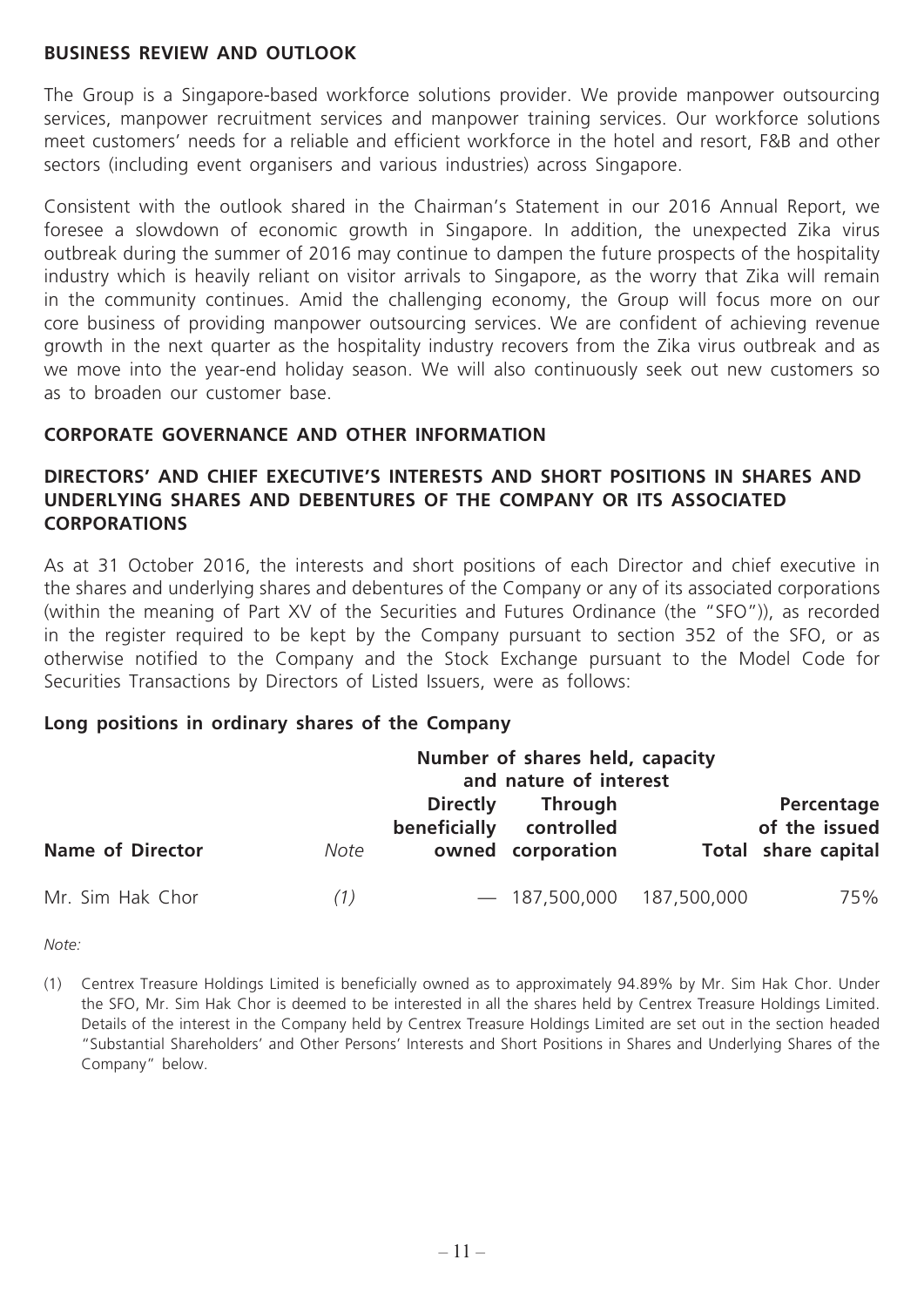## **Long position in the shares of associated corporation**

| Name of associated corporation                | <b>Name</b>      | <b>Capacity/Nature</b><br>of interest | Number of<br><b>Shares held</b> | Approximate<br>percentage of<br>issued share<br>capital |
|-----------------------------------------------|------------------|---------------------------------------|---------------------------------|---------------------------------------------------------|
| Centrex Treasure Holdings Limited<br>(Note 1) | Mr. Sim Hak Chor | Beneficial owner                      | 4.826                           | 94.89%                                                  |
| Centrex Treasure Holdings Limited<br>(Note 1) | Ms. Serene Tan   | Beneficial owner                      | 109                             | 2.14%                                                   |

*Note:*

1 Centrex Treasure Holdings Limited is beneficially owned as to approximately 94.89% and 2.14% by Mr. Sim Hak Chor and Ms. Serene Tan respectively.

Save as disclosed above, as at 31 October 2016, none of the Directors and chief executive had registered an interest or short position in the shares, underlying shares or debentures of the Company or any of its associated corporations that was required to be recorded pursuant to section 352 of the SFO, or as otherwise notified to the Company and the Stock Exchange pursuant to Rule 5.46 of the GEM Listing Rules.

## **SUBSTANTIAL SHAREHOLDERS' AND OTHER PERSONS' INTERESTS AND SHORT POSITIONS IN SHARES AND UNDERLYING SHARES OF THE COMPANY**

As at 31 October 2016, the following interests and short positions of 5% or more of the issued share capital and share options of the Company were recorded in the register of interests required to be kept by the Company pursuant to section 336 of the SFO:

| <b>Name</b>                       | <b>Capacity and nature</b><br>of interest |             | Number of Percentage<br>ordinary of the issued<br>shares held share capital |
|-----------------------------------|-------------------------------------------|-------------|-----------------------------------------------------------------------------|
| Centrex Treasure Holdings Limited | Directly beneficially owned               | 187,500,000 | 75%                                                                         |

Save as disclosed above, as at 31 October 2016, no person, other than the Directors and chief executive of the Company, whose interests are set out in the section "Directors' and chief executive's interests and short positions in shares and underlying shares and debentures of the Company or its associated corporations" above, had registered an interest or short position in the shares or underlying shares of the Company that was required to be recorded pursuant to section 336 of the SFO.

## **DIRECTORS' AND CONTROLLING SHAREHOLDERS' INTEREST IN COMPETING BUSINESS**

During the period under review, none of the Directors or the controlling shareholders or their respective associates (as defined in the GEM Listing Rules) of the Company had any interests in any businesses which competed with or might compete with the business of the Group.